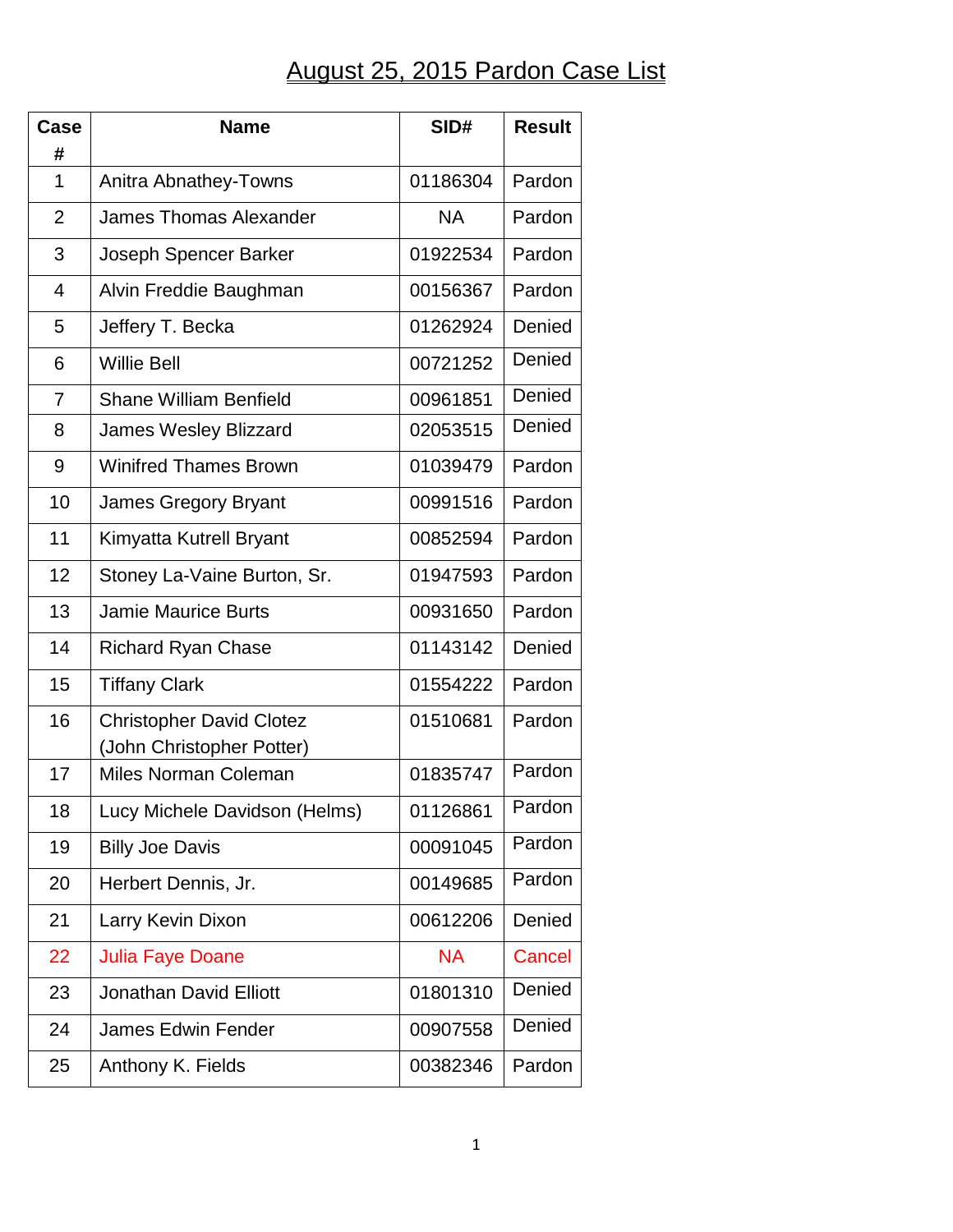## August 25, 2015 Pardon Case List

| 26 | <b>Bridget Foote (Wood)</b>     | 01331080 | Pardon       |
|----|---------------------------------|----------|--------------|
| 27 | <b>Terry Jerome Frederick</b>   | 01255530 | Denied       |
| 28 | <b>Stephanie Gamble</b>         | 01925901 | <b>Resch</b> |
|    |                                 |          | eduled       |
| 29 | Danny Franklin Roosevelt Gault  | 00201578 | Pardon       |
| 30 | John Paul George                | 00615523 | Pardon       |
| 31 | <b>Jacob Earl Gillard</b>       | 00355089 | Pardon       |
| 32 | <b>Francis Louise Glover</b>    | 01532431 | Pardon       |
| 33 | Stacie Brown Goodley (Thomas)   | 00904914 | Pardon       |
| 34 | Jasmine Lashea Gore             | 00866117 | Denied       |
| 35 | <b>Bobby Louis Green</b>        | 01346342 | Denied       |
| 36 | Carl David Hill, Jr.            | 00395934 | Pardon       |
| 37 | Devin Lee Johnson               | 01311393 | Denied       |
| 38 | Tonya Lynn Johnson              | 01400569 | Pardon       |
| 39 | Marvin Tex Jordan               | 00355697 | Pardon       |
| 40 | Robert Eugene Keziah, Jr.       | 01559125 | Pardon       |
| 41 | Phillip B. Kinard               | 00903140 | <b>Resch</b> |
|    |                                 |          | eduled       |
| 42 | Mickey Alexander Love, Jr.      | 01261804 | Pardon       |
| 43 | <b>Larry Mack</b>               | 01134378 | Denied       |
| 44 | <b>Marvin McBride</b>           | 00901794 | Pardon       |
| 45 | <b>Eric McClure</b>             | 01686048 | Pardon       |
| 46 | <b>Michael Jimmy McCorkle</b>   | 00609576 | Pardon       |
| 47 | <b>Collin Arthur McDonald</b>   | 01642436 | Pardon       |
| 48 | <b>David Charles Miller</b>     | 00388006 | Denied       |
| 49 | Robert J. Mills                 | 01561408 | Pardon       |
| 50 | <b>Keiron Murray</b>            | 01028517 | Denied       |
| 51 | Courtney Cyntwan Peebles (King) | 01208561 | Pardon       |